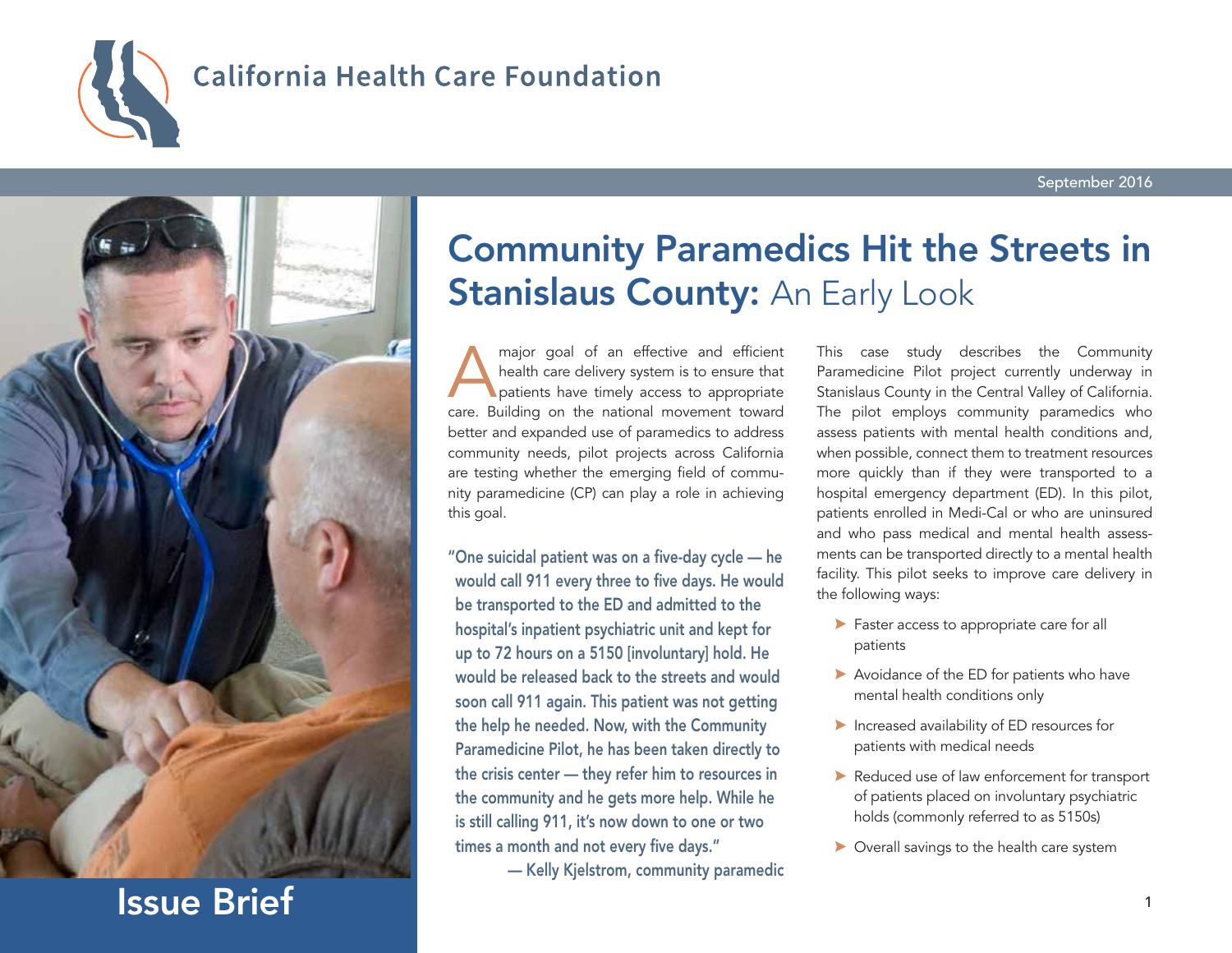*"The demand for mental health services requires a greater level of interagency cooperation that includes prehospital care providers. Working together with our EMS partners, this program has truly made a difference in the communities we serve."* 

> — Adam Christianson, sheriff-coroner Stanislaus County Sheriff's Department

In the first nine months of this pilot, 149 people with mental health conditions were transported directly to a county mental health facility for evaluation rather than to a hospital ED.

#### What Is Community Paramedicine?

Community paramedicine is a locally designed, community-based, collaborative model of care that leverages the skills of paramedics and emergency medical services (EMS) systems to address specific local problems and to take advantage of locally developed linkages and collaborations between and among EMS and other health care and social service providers.

Community paramedics receive specialized training in addition to general paramedicine training and work within a designated CP program under local medical control as part of a community-based team of health and social services providers.

Source: Kenneth W. Kizer, Karen Shore, and Aimee Moulin of UC Davis Institute for Population Health Improvement, "Community Paramedicine: A Promising Model for Integrating Emergency and Primary Care," July 2013, California Health Care Foundation, [www.chcf.org.](http://www.chcf.org/publications/2013/07/community-paramedicine)

## **Overview**

Stanislaus County's CP pilot was developed after a community needs assessment identified "improving care for patients with mental health conditions" as a priority; the county was seeing an increasing number of people requiring crisis evaluation. This project focuses on Medi-Cal and uninsured patients, since these are the populations the county is responsible for serving. This type of project could include commercially insured and Medicare patients with the participation of additional local psychiatric facilities.

### Designing the Project

The state's Office of Statewide Health Planning and Development (OSHPD) requires an application and review process for pilot projects designed to test and evaluate new or expanded roles for health care professionals before changes in licensing laws are made. The pilot project application for CP, submitted by the state's Emergency Medical Services Authority (EMSA), was approved in November 2014, after which 12 projects in ten different jurisdictions across the state were selected as pilot projects.

Stanislaus County's project, which began in September 2015, was developed under the leadership of Kevin Mackey, MD, medical director of the Mountain-Valley Emergency Medical Services Agency (MVEMSA). An emergency medicine physician, Mackey began his career as a paramedic. In cooperation with American Medical Response (AMR) Stanislaus County, MVEMSA was granted authority as part of the OSHPD pilot to conduct a study in two cities, Modesto and Turlock, with a combined total population of 280,000 residents.

Mackey and his team approached local hospitals, along with officials from law enforcement, behavioral health, and public health, to design and implement the pilot. The major steps involved in the project design were:

- 1. Community needs assessment to identify county health care needs that could be filled by CP
- 2. Identification of key partners
- 3. Design of protocols and policies
- 4. Community paramedic selection and training/ curriculum development
- 5. Human subjects review by an institutional review board (IRB)<sup>1</sup>
- 6. Identification of data elements to track

The leadership team developed the following criteria to screen paramedics interested in one of the pilot's four community paramedic positions:

- A Commitment to an additional 200+ hour training program $2$
- A Four years of experience as a California licensed paramedic
- A Two years of paramedic experience in the county
- ▶ Current MVEMSA accreditation in good standing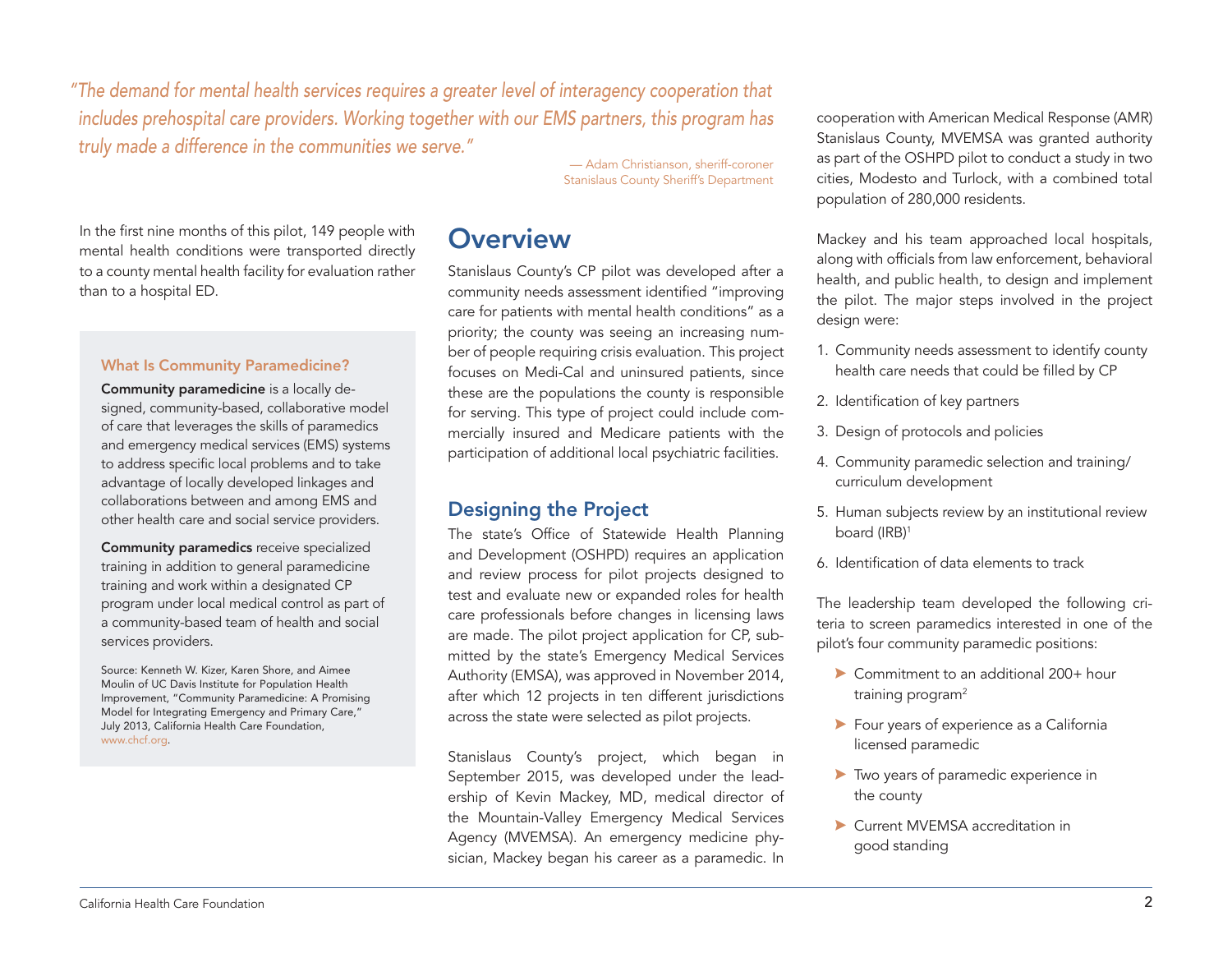#### A No clinical deficiencies or disciplinary actions in the past 12 months

Paramedics participating in CP pilots across the state completed a 120-hour core curriculum. Stanislaus County's community paramedics completed an additional 80 hours of local training including advanced clinical assessment and use of a breathalyzer, crisis intervention, personal instruction with a behavioral health clinician, and local policies and procedures. The county's four full-time community paramedics serve dual roles — as a paramedic first responder to any emergency situation and as a community paramedic. Thus, although they are "full-time" community paramedics, only a portion of their time is spent providing CP services. Two additional paramedics serve as alternates and are called upon when one of the full-time community paramedics is not available.

### How It Works

Modeled after CP programs in North Carolina and Texas, Mackey developed and implemented two protocols that were approved by the health system partners to guide care in the field: (1) a well-person assessment, which includes heart rate, blood pressure, blood glucose, and oxygen level, to identify any underlying medical or traumatic conditions requiring immediate attention, and (2) a mental health assessment, which confirms that the patient primarily has a psychiatric complaint and screens for alcohol use/ dependence and non-accidental overdose.

To be eligible for transport to the crisis center rather than to the ED, patients must meet several specific criteria (see Table 1). Patients who do not meet the criteria, or who are violent or refuse assessment, are transported to a hospital ED.

#### Table 1. Patient Eligibility Criteria for Stanislaus County's CP Pilot

- $\triangleright$  No acute medical or traumatic conditions
- $\blacktriangleright$  Age 18 to 59
- $\blacktriangleright$  Primarily a psychiatric/mental health complaint
- $\blacktriangleright$  Pass well-person assessment
- $\triangleright$  No active wounds requiring closure
- $\blacktriangleright$  Ambulatory without assistance
- $\blacktriangleright$  Blood alcohol level below 0.08
- $\triangleright$  Does not admit to or show signs of non-accidental overdose

There are several emergency medical care and mental health treatment resources in the areas served by the pilot (see Table 2). Prior to the start of the pilot project, all patients with a mental health condition who were identified through the 911 system were transported to a hospital ED, such as Doctors Medical Center (DMC) or Memorial Medical Center.

Under the pilot program, new care pathways have been forged, and eligible patients are transported for evaluation at the county-licensed mental health crisis center.3 The psychiatric services providers participating in the pilot are both county facilities — the crisis center and the inpatient Psychiatric Health Facility<sup>4</sup> (PHF), which together have responsibility for the county's Medi-Cal enrollees and the uninsured.

CP services can be requested through multiple pathways (see Figure 1, page 4):

- A paramedic who responds to a 911 call for a patient with a mental health condition and completes the well-person assessment
- $\blacktriangleright$  A law enforcement officer who has identified a person suspected of having an acute psychiatric illness

#### Table 2. Emergency Medical Care and Inpatient Mental Health Treatment Resources in Area Served by CP Pilot

| PROGRAM/FACILITY NAME                                                     | <b>DESCRIPTION</b>                                      | <b>OWNERSHIP (TYPE)</b>                   | <b>INPATIENT</b><br><b>PSYCHIATRIC BEDS</b> |
|---------------------------------------------------------------------------|---------------------------------------------------------|-------------------------------------------|---------------------------------------------|
| <b>Crisis Center</b>                                                      | Outpatient mental health crisis<br>intervention program | Stanislaus County<br>(public)             | O                                           |
| <b>Psychiatric Health Facility</b>                                        | Inpatient county mental<br>health facility              | Stanislaus County<br>(public)             | 16                                          |
| Doctors Medical Center /<br>Doctors Behavioral Health Center <sup>5</sup> | 465-bed hospital                                        | Tenet Healthcare<br>(private, for-profit) | 67                                          |
| <b>Memorial Medical Center</b>                                            | 423-bed hospital                                        | Sutter Health<br>(private, nonprofit)     | O                                           |
| <b>Emanuel Medical Center</b>                                             | 209-bed hospital                                        | Tenet Healthcare<br>(private, for-profit) | 0                                           |
| <b>Kaiser Permanente</b><br><b>Modesto Medical Center</b>                 | 112-bed hospital                                        | Kaiser Permanente<br>(private, nonprofit) | 0                                           |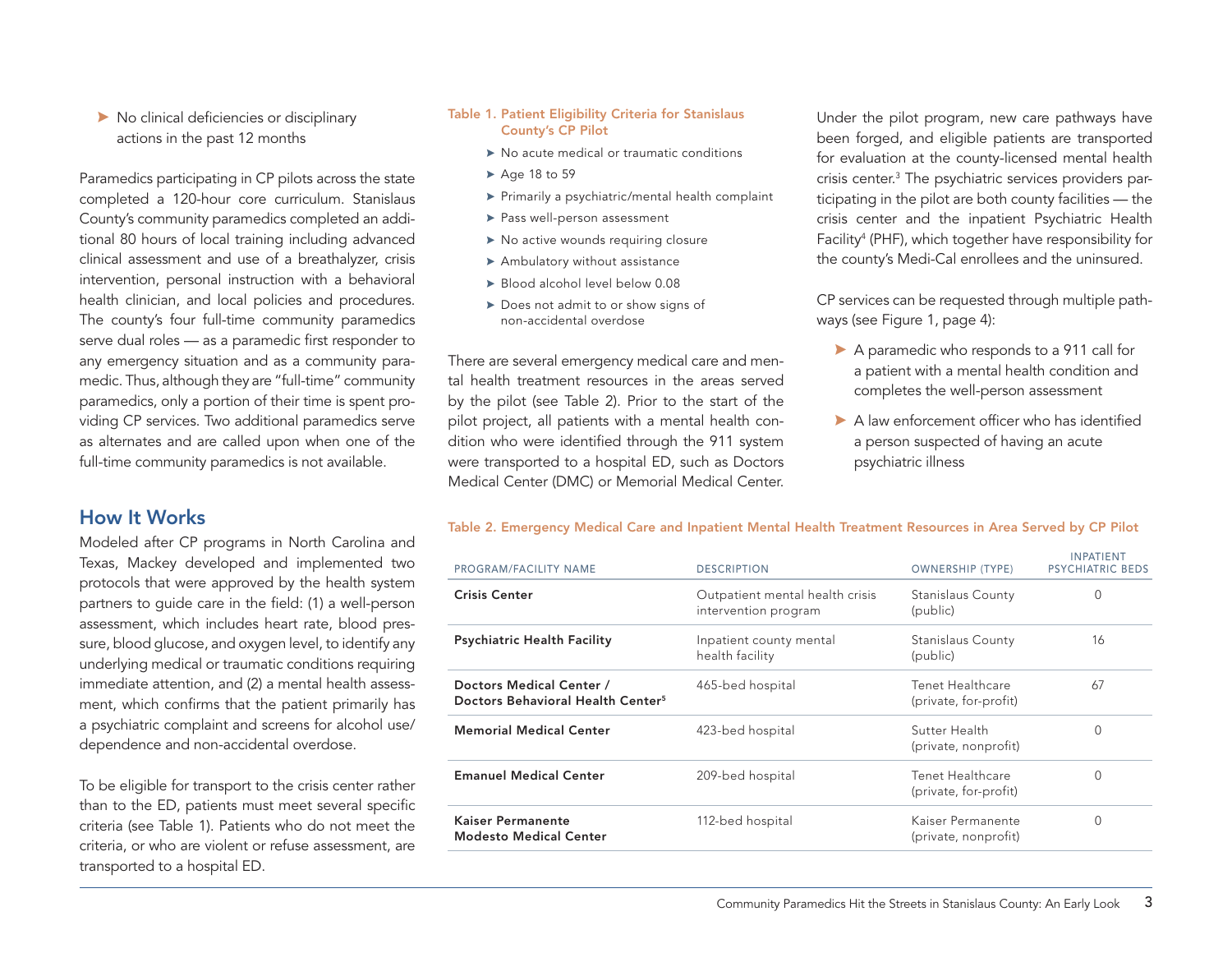#### $\blacktriangleright$  Crisis center staff after mental health evaluation of a walk-in patient

As noted above, violent patients are transported to the ED because the crisis center does not have onsite security personnel who can restrain patients.

Community paramedics assess patients with mental health conditions in the field and then transfer responsibility for their care to an ambulance crew for transport. The ambulance transports patients who pass the CP assessments to the crisis center for further evaluation and assessment of the level of care they need. Once at the crisis center, patients needing inpatient care are transferred to the county's adjacent PHF. If beds are not available at the PHF, the patient is transported by ambulance to DMC for evaluation. If CP services are requested but cannot be provided within 30 minutes, patients are transported to a hospital ED.

*"The patients have all been pleased with the opportunity to avoid the ED, seem to engage us enthusiastically, and have a better mood when it all works in their favor. It seems that seeing someone advocating for them starts the patient/ provider relationship on a good note, and judging from the lack of 'bounce-backs' to the ED, it would appear the outcome has been positive from the crisis center and PHF perspectives as well."* 

— Dennis Flannery, community paramedic

Figure 1: Assessment/Referral Process for Stanislaus County CP Pilot

#### 911 is called

- Ambulance responds to scene
- Paramedic requests community paramedic

Law enforcement requests community paramedic assistance with involuntary (5150) hold

Patient walks in to the crisis center

• Staff requests community paramedic

Community paramedic conducts two assessments: (1) Well-person (2) Mental health

If patient passes assessments and county inpatient bed is available, ambulance transports patient to crisis center for evaluation and placement: (1) Inpatient psychiatric care (PHF) (2) 23-hour observation (3) Community resources (e.g., respite care) (4) Home

If patient fails assessments or county inpatient facility is full, ambulance transports patient to hospital ED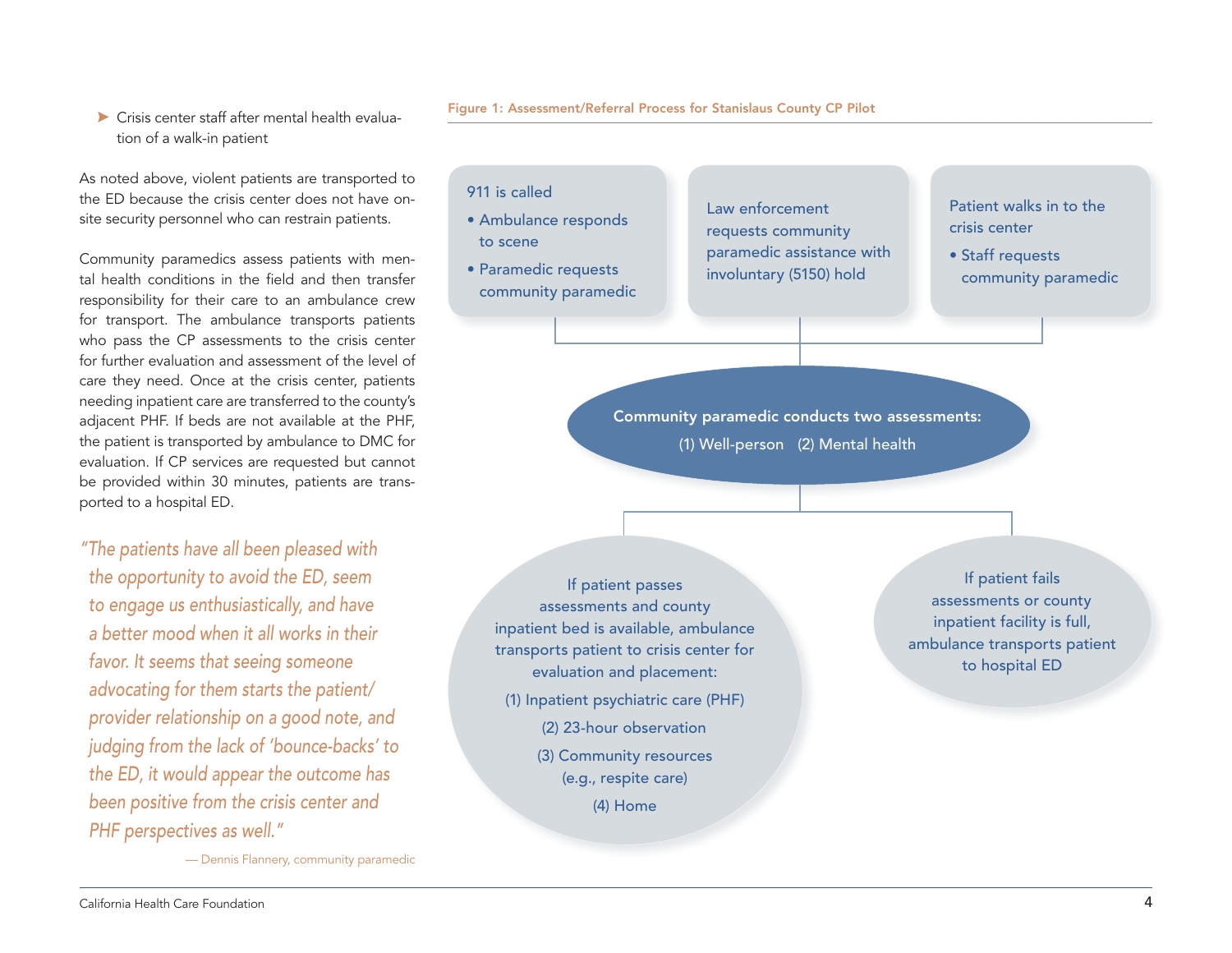## Results

All of the state's CP pilot projects are being reviewed as part of an independent evaluation conducted by researchers at the University of California, San Francisco (UCSF). The evaluation report summarizing the first-year results should be available in early 2017. The results described below are preliminary and offer an early view of the project's impact on the community and the patients served. These issues, and more, will be explored in detail by the independent evaluators.

### Patients Served

In the first nine months of the pilot, Stanislaus County community paramedics assessed 550 patients. Of these, 149 (27%) passed the assessments and were transported to the crisis center for evaluation (see Table 3). Absent this pilot, these patients would have been transported directly to a local hospital ED. Another 167 (30%) passed the assessments but could not be transported to the crisis center for a variety of reasons (e.g., the PHF had no beds available or the patient had private insurance or Medicare). The rest of the patients evaluated by a community paramedic failed the well-person or mental health assessments. Of the patients transported to the crisis center, 65% were male, 18% Latino, 68% white, and 8% African American. The average age was 33. More were enrolled in Medi-Cal (83%) than were uninsured (17%).

#### Table 3. Stanislaus County CP Pilot: Assessment Outcomes, September 2015 to June 2016

| <b>RESULT</b>                                                          | <b>NUMBER</b><br>$(%)$ OF<br><b>PATIENTS</b> |
|------------------------------------------------------------------------|----------------------------------------------|
| Passed assessments and transported to<br>crisis center                 | <b>149</b> (27.1%)                           |
| Transported to ED in less than six hours                               | 8                                            |
| Passed assessments but not transported<br>to crisis center*            | <b>167</b> (30.4%)                           |
| $\triangleright$ PHF at capacity — no beds available                   | 73                                           |
| $\blacktriangleright$ Insurance reasons<br>(not Medi-Cal or uninsured) | 49                                           |
| Behavior inappropriate for crisis center                               | 33                                           |
| Refused / no consent                                                   | 12                                           |
| Failed assessments*                                                    | 234 (42.5%)                                  |
| $\blacktriangleright$ Age                                              | 26                                           |
| ▶ Agitation/uncooperative                                              | 46                                           |
| Alcohol/substance abuse                                                | 43                                           |
| $\blacktriangleright$ Vital signs unacceptable                         | 63                                           |
| $\blacktriangleright$ Medical/trauma complaint                         | 56                                           |
| <b>TOTAL</b>                                                           | 550                                          |

\*Only the primary reason is recorded. Source: American Medical Response (AMR).

## Getting Patients to Care More Quickly

A major goal of the pilot is to safely reduce the amount of time it takes for a patient with mental health needs to get appropriate care. In the first nine months of the pilot, the average time between a patient's arrival at the crisis center and their being admitted to the PHF, transferred to other care in the community, or sent home was just over 2.5 hours (158 minutes). After a full year of data are available, the UCSF evaluation team will compare the timeframes for patients transported to the crisis center versus a local hospital ED.

## Cost Savings

Based on an estimated \$5,500 charge per patient<sup>6</sup> for ED care, leaders of the Stanislaus County pilot project estimate that the 141 patients who were not transported to the ED in the first nine months of the pilot led to health care system savings of about \$775,000. This amount does not include additional savings, for example, from law enforcement personnel not needing to transport mental health patients to the ED or waiting with them there, freeing the personnel to provide law enforcement services to their

*"Community paramedicine is a game changer for our community. In fact, community paramedicine is a game changer for health care. For our community, every patient that is safely triaged away from a hospital emergency department has measurable effects, like reducing bed space demand as well as reducing demand on resources. However, the unexpected benefits have been systemwide support, law enforcement utilization improvements, and most importantly, reduced time to definitive care for our patients."* 

> — Kevin Mackey, MD, medical director Mountain-Valley EMS Agency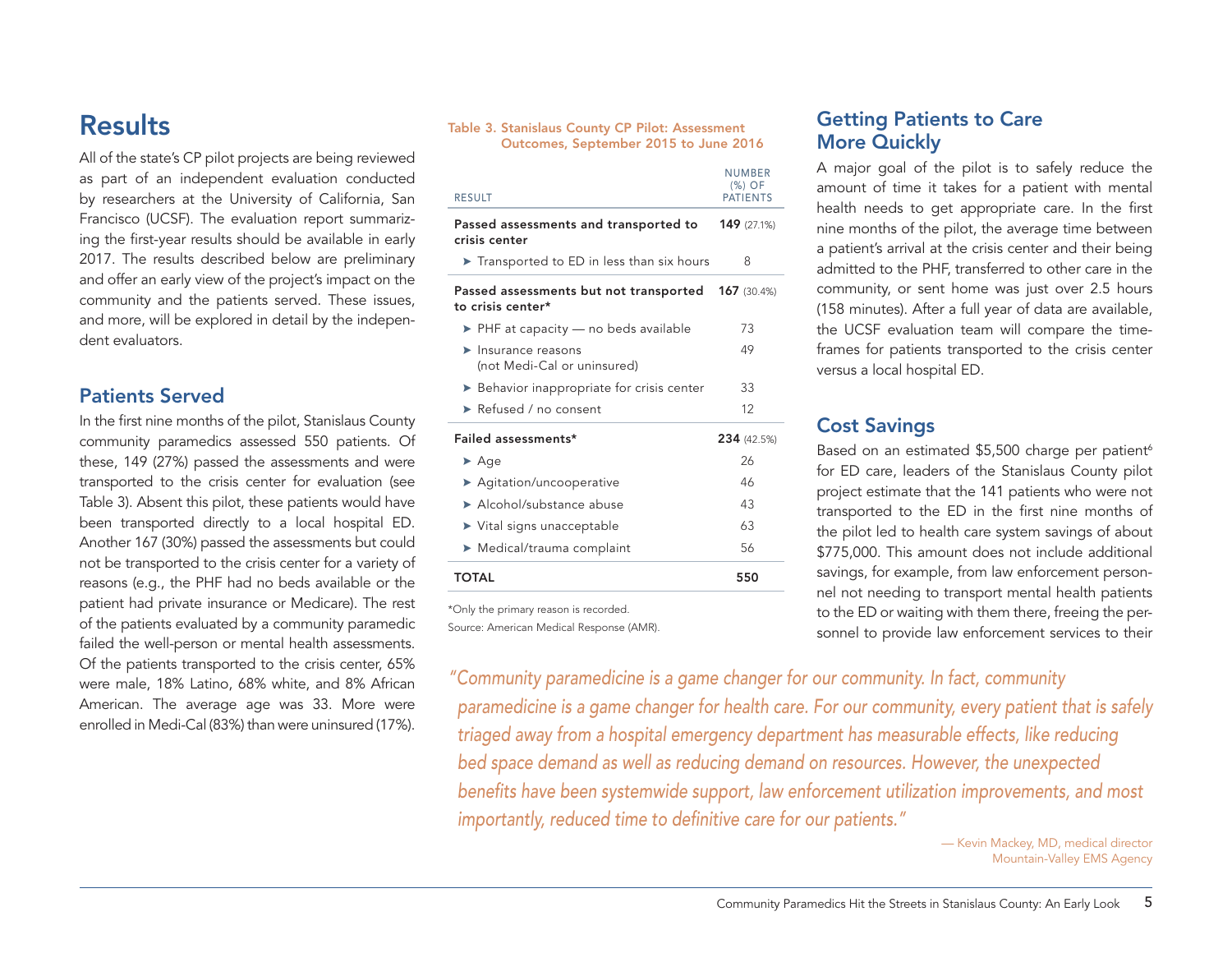communities. The UCSF evaluation will take these factors into account.

Since only one-quarter of the patients who qualified for the pilot were included (i.e., transported directly to the crisis center), the potential savings could have been up to two or three times greater if all local psychiatric facilities participated in the pilot.

## Patient Safety

Another important aim for the CP pilot is to ensure that patient care is appropriate and that patients are not harmed by participating in the project. Oversight is provided by the local EMS agency director, EMSA, and OSHPD. No patient safety or quality problems have been identified in this pilot.

Eight of the 149 patients transported to the crisis center passed the well-person and mental health assessments in the field but were transferred to a local ED within six hours of arrival at the crisis center. Of these, six patients had acute medical needs that were identified after their arrival at the crisis center, one patient was not a county resident, and another was transferred because a new crisis center staff member was unfamiliar with the pilot. The medical needs that necessitated a transfer to the ED included urinary incontinence, sleep apnea requiring specialized equipment, and higher blood pressure than the crisis center would accept.7 AMR reviews the records of all patients transported directly to the crisis center, and Mackey reviews the records for patients subsequently transferred to the ED; he determined that none of the eight patients who were transferred were put at medical risk.

## Implementation **Challenges**

Despite the community paramedics' successful assessment of many more patients than anticipated, the pilot encountered some operational challenges. One of these related to obtaining patient data for oversight and evaluation purposes; it initially seemed that some of the required data elements were not captured in the crisis center's data systems. The quality improvement / trauma coordinator for the local EMS agency worked on-site with the crisis center staff to ensure that, ultimately, all necessary data could be extracted and submitted.

One main challenge remains: limited inpatient mental health capacity. The county PHF, at 16 beds, is too small to meet the inpatient care needs of the population served by the pilot. The beds at the PHF are often full, particularly on weekends, which means patients otherwise eligible to be transported to the crisis center are taken to a hospital ED. DMC, the region's largest inpatient hospital with a 67-bed behavioral health unit, initially committed to the pilot project but ultimately did not participate. Without these capacity limits, the pilot would be able to have an even greater impact.

### Drivers of Implementation Success

Several factors were identified as contributing to the project's early implementation success:

 $\blacktriangleright$  The vision and unwavering commitment, engagement, and round-the-clock availability of the medical director

- $\blacktriangleright$  The skills and commitment of the community paramedics delivering these services
- $\triangleright$  Stakeholder engagement in the entire process from conceptualization to implementation, with benefits accruing to all participants
- $\blacktriangleright$  Strong communication between the various partners (e.g., the medical director has made presentations about the pilot to the crisis center staff, the community paramedics stop by the crisis center to strengthen relationships with counseling staff, community paramedics with specific expertise are known and available to law enforcement)
- A The engagement and support of the paramedics' leaders, as well as of local law enforcement, behavioral health, public health, and elected officials
- $\blacktriangleright$  The geographic colocation of the crisis center and the PHF with its 16 inpatient psychiatric beds

Because of their strong commitment to their community, the paramedics have gotten to know not only their clients, but also available local resources (e.g., social services). The community paramedics can refer clients to needed services, which may reduce future 911 calls. Another factor for success is understanding the characteristics of patients who are best served by the project. The community paramedics believe that they are most successful with patients with a mental health condition who have not harmed themselves but have reached out for help because they are having negative thoughts or ideations.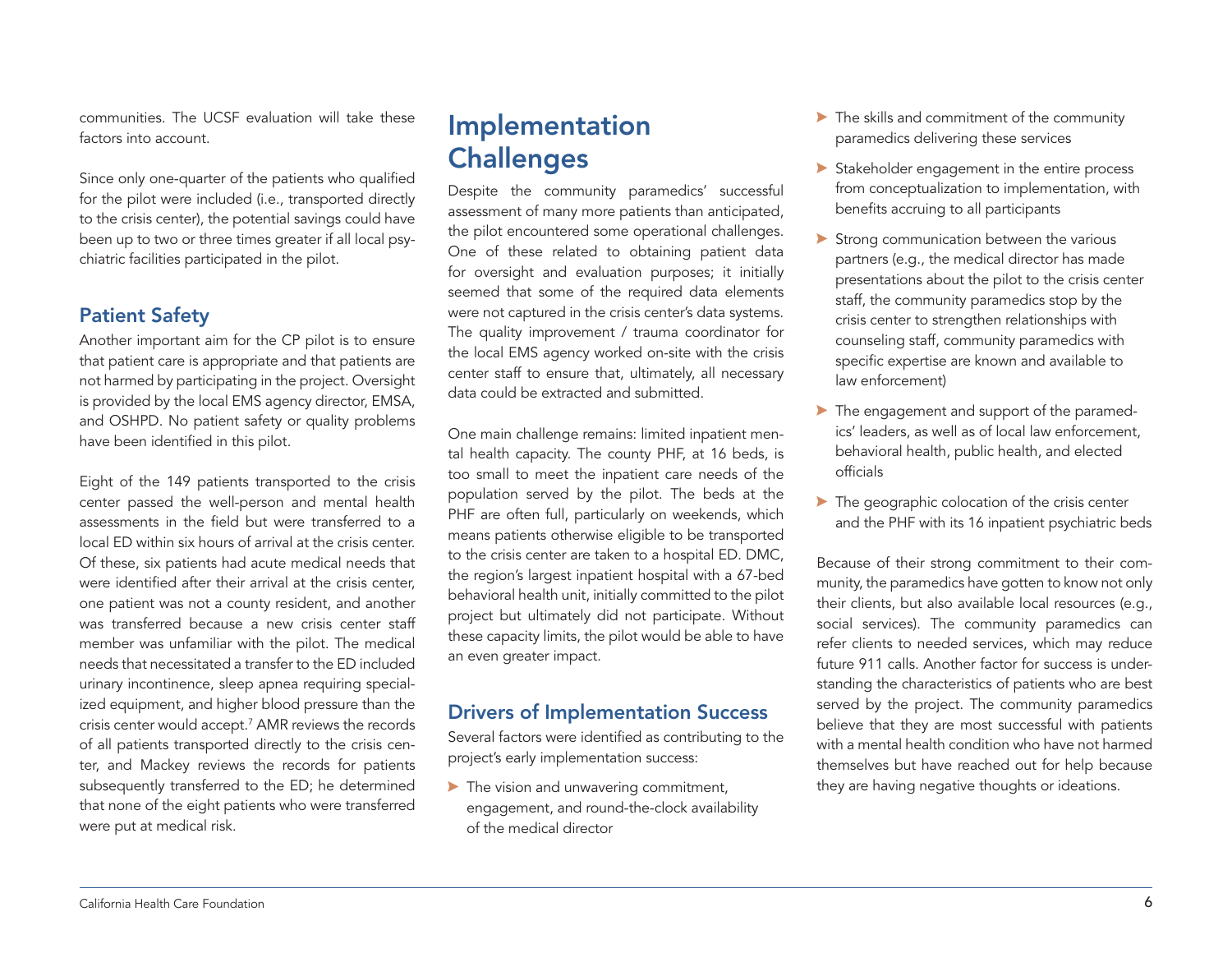## Future Considerations

For communities interested in starting a CP program, participants in the Stanislaus County pilot recommend first identifying the community's resources (e.g., government agencies, county systems, private providers / health care systems) and its greatest needs, and then tailoring the program to meet those needs.

A second strong recommendation is to recruit and train as many CP personnel as possible. Several key traits for community paramedics were identified, including being patient, open-minded, energetic, attentive and willing to listen, compassionate, willing to look at a patient holistically and not just at the emergency situation, and able to establish trust with patients — to get beyond the uniform and talk to them on a human level. A final recommendation relates to data — all partners should be able to exchange data electronically and understand the importance of and be committed to data collection and analysis.

Believing that community paramedics can contribute substantially to the well-being of the community, the leadership of the Stanislaus County CP pilot project is contemplating the program's financial sustainability (since none of the CP services can be billed to a patient's insurance)<sup>8</sup> and the future pipeline of community paramedics. Because the pilot program is limited by the number of available inpatient psychiatric beds and insurance status restrictions, the current community paramedics and the project leadership believe they are addressing only the tip of the iceberg in terms of community need. To more fully address the mental health needs in the community,

the project leadership would like to retain and expand the program, which requires attracting sustainable funding sources and a larger pool of community paramedic candidates for the job.

*"Our patients have experienced a more rapid and precise route to care. Knowing that they can speak to a clinician within the hour at the crisis center, compared to hour(s) after sitting in the ED seems to give them comfort and possibly prevents a more emergent crisis if the program wasn't in place. Being in an ED can further agitate patients with mental health conditions, and getting the patient to the crisis center diffuses this, calms them down, and lets them start working on their issues and addressing their situation."* 

— John Perino, community paramedic

#### About the Author

Karen Shore, PhD, is a principal at Transform Health. Shore previously served as program director for the Institute for Clinical and Economic Review, where she ran the California Technology Assessment Forum, and as the president and CEO of the Center for Health Improvement.

#### Acknowledgments

Cover photo courtesy of Ada County Paramedics of Boise, Idaho.

#### About the Foundation

The California Health Care Foundation is dedicated to advancing meaningful, measurable improvements in the way the health care delivery system provides care to the people of California, particularly those with low incomes and those whose needs are not well served by the status quo. We work to ensure that people have access to the care they need, when they need it, at a price they can afford.

CHCF informs policymakers and industry leaders, invests in ideas and innovations, and connects with changemakers to create a more responsive, patientcentered health care system.

For more information, visit [www.chcf.org](http://www.chcf.org).

©2016 California Health Care Foundation